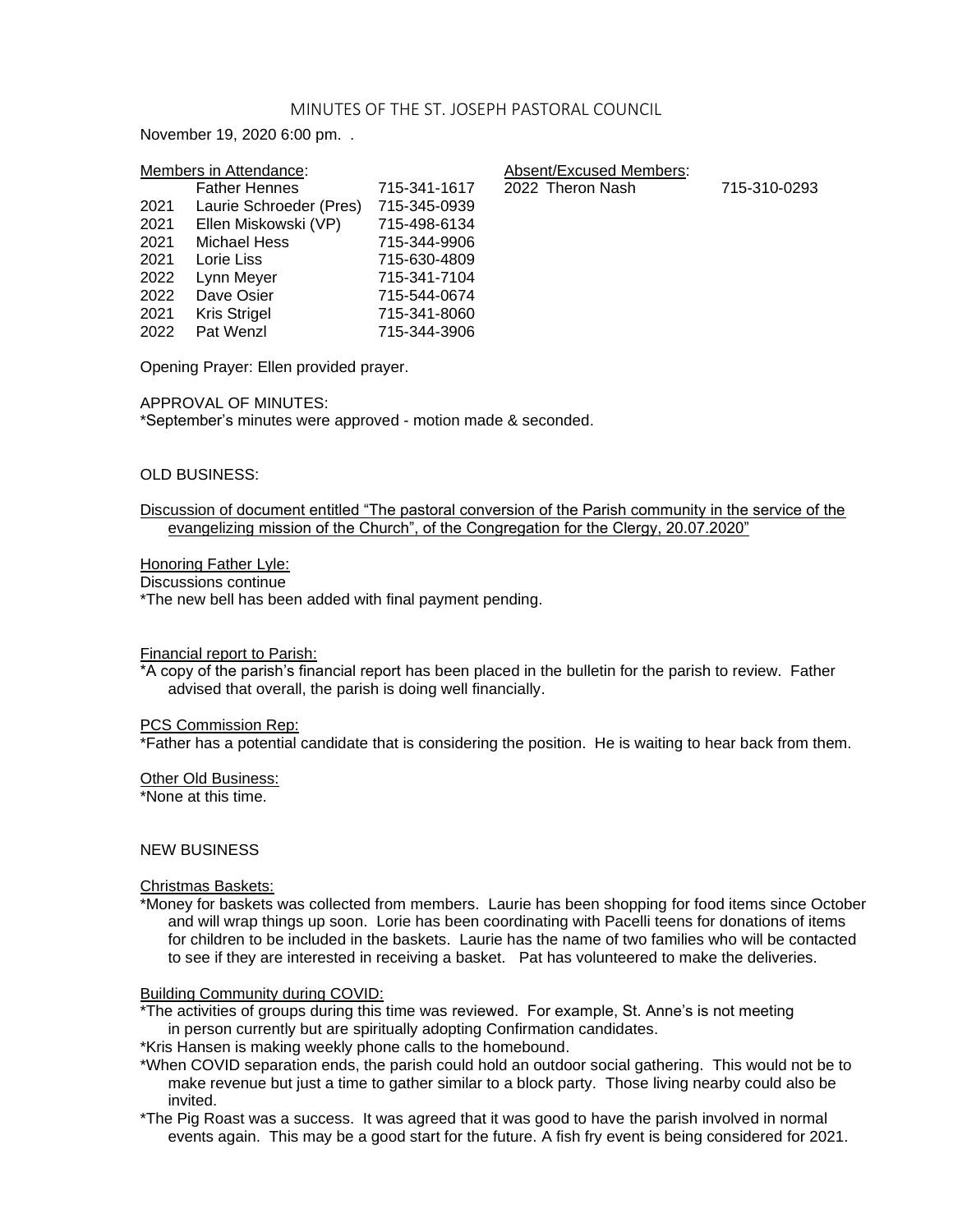\*Groups need to get involved again allowing for safety and comfort levels. They need to consider what activities would work and if comfortable start making plans again.

Mass Attendance and Christmas Mass:

- \*Use of technology has been taking place at weekend Masses already. Possible need for Technology sub-committee?
- \*Matthew Kelly has been offering advice to parishes regarding the holidays. He believes that Christmas Mass is critical this year. People will be looking. A spectacular event is needed to gain their interest and to see that the Church is not backing down due to COVID.
- \*Four Masses are scheduled for the two parishes. Live streaming will be for one on Christmas Eve and another on Christmas day.

\*Children's Mass will not be held this year

\*There will be a 6:00 pm Centennial Mass at St. Stephens to celebrate their 100<sup>th</sup> anniversary of Masses being celebrated in that building. A 10:00 pm Mass is not currently scheduled but could be. Overflow seating will be set up if needed using the television screens available at both parishes.

\*There has been a reduction of available ministers at both parishes – musicians, servers, etc.

\*Retired priests are not being used.

\*Reservation tickets will be taken at the door. Attendees must have a ticket.

\*News media will be contacted to let the public know that celebrations are being held and what restrictions will apply.

### Bulletin:

\*LPI is having difficulties covering their costs for printing bulletins as they have been losing vendor ads due to COVID. To cut costs, they will be printing only half of the bulletin in color until further notice. This will begin in December.

## Parish Mission Statement:

\*A subcommittee will be formed to work on developing a new Statement for the parish. Kris and Lynn (will chair) agreed to represent the Parish Council. They will meet and bring some ideas back to the Council in March. Three to five members for the sub-committee should suffice.

### Minutes:

.

\*This will now be two-week process. A draft of the minutes will be sent to Laurie one week after the meeting for her to review. She will send out to Council members who will have one week to review and respond to Laurie. Once completed, the minutes will be sent out to parish groups.

## Other New Business:

\*2017 minutes were removed from member's binders and will be recycled.

\*Bishops Appeal letter has been sent out to parish members.

\*Search for Youth Minister – Father wishes to meet with PEC to discuss this position before starting the search again.

COMMUNICATIONS/THANKS YOU NOTES: \*Cards were signed and will be delivered.

# COMMITTEE REPORTS

Religious Education Report (Lynn):

\*November 18th - Grades 1-8 met for last time until January 6th. They have been given an at-home packet to work on with their parents. No classes have been cancelled yet, but they have been spread out to several alternative building locations. Enrollment seems small.

Parish Family Life Committee (Mary): \*No meeting held.